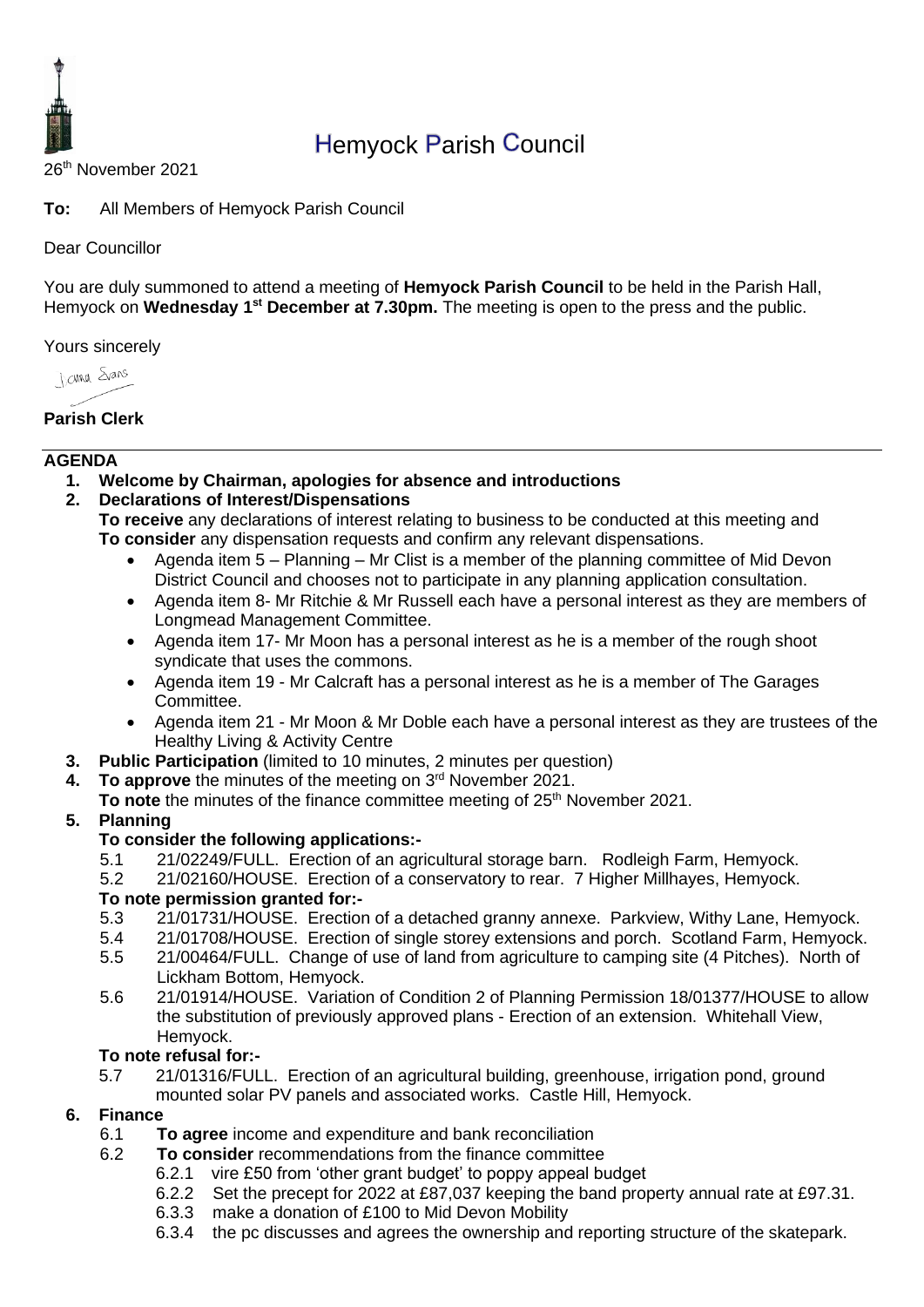#### **7. Longmead**

- 7.1 Skateboard Park to consider letter from Tennis club.
- 7.2 Overflow car park area consider proposal from Mr Russell to resurface the area.

#### **8. Correspondence**

#### **To consider**

- 8.1 Email about state of roads and volume of traffic on roads.
- 8.2 Email about state of road near Buncombe Cottage.

#### **To note**

- 8.3 war memorial to note reported damage and advice from MDDC conservation officer.
- 8.4 Letter reference secretary of state permission for planning applications on common land.
- 8.5 CPRE winter newsletter

#### **9. Community Land**

**To receive** any relevant information

#### **10. Matters Arising**

- 10.1. Noticeboards update from Mrs Dayus-Jones and Mr Calcraft
- 10.2 Parish Hall to note reply reference Purple Peril and basketball hoop

### **11. County Council Report**

**To note** Councillor Radford's report.

### **12. District Council Report**

**To note** Councillor Clist's report

### **13. Clerk Update**

- **To receive** update from Clerk
- 13.1 GDPR agree to a GDPR audit and advisory service £150.00.

### **14. Highways**

**To receive** any relevant information

### **15. Cemetery**

- **To receive** any relevant information
- 15.1 parking for cemetery users only sign has been purchased and will be erected shortly. To note a dogs on leads sign is to be erected by MDDC at the cemetery. The builders are no longer parking outside of the gates.

### **16. Footpaths**

**To receive** any relevant information.

### **17. Commons Management Group CMG**

**To receive** any relevant information.

- 17.1 Ditch clearance consider proposal from Mr Moon to clear ditch to prevent flooding of areas of the turbary and create circular walkway.
- 17.2 horse riding over winter months. Discuss and agree action.

### **18. Village Maintenance**

**To receive** any relevant information.

18.1 **To discuss and agree** additional tasks

### **19. Garages Youth Project**

- **To receive** any relevant information
- **20. Blackdown Hills Parish Network**
	- **To receive** any relevant information

### **21. Blackdown Healthy Living & Activities Centre**

- **To receive** any relevant information
	- 21.1 Crash Barrier in car park update from Mr Povah/Mr Ritchie.
	- 21.2 Tree Works consider quotations and agree tree works.

### **22. Asset Management**

**To receive** any relevant information

22.1 Floodbridge – update Mr Povah

## **23. Items raised by chairman**

- 23.1 to consider adopting a new working practice to include sending an update report to accompany the agenda.
- 23.2 to consider not meeting in August (unless there are planning applications)
- 23.2 to consider changing the venue of council meetings to the BHLAC.

### **24. Items raised by councillors**

**25. Public Participation**

### **26. PR**

*Clerk Mrs D Evans, Park Farm, Dunkeswell, Honiton, Devon EX14 4RN Tel 01823 680968 Email hemyockpc@gmail.com*